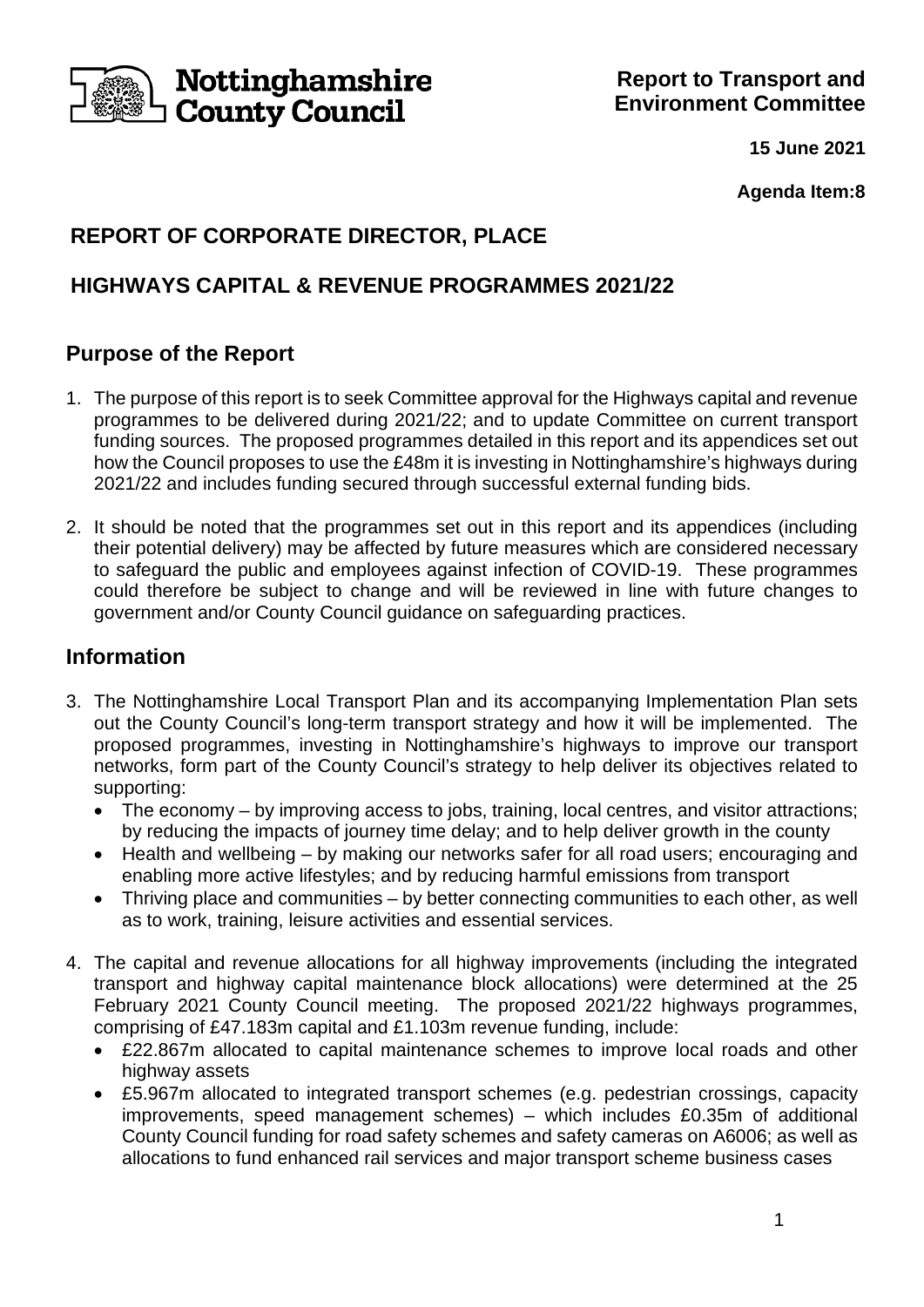- £0.434m of revenue funding to deliver the traffic management revenue programme; and public health general reserves to deliver travel planning
- £19.017m of funding secured to deliver Gedling Access Road; Southwell Flood Risk Alleviation scheme; active travel programmes; potential bus improvements through the Transforming Cities Fund; and to continue delivery of the street lighting energy saving programme.

#### **2021/22 Capital and Revenue Funding Allocations**

5. The 2021/22 capital and revenue allocations for all highways improvements were determined at the 25 February 2021 County Council meeting. The 2021/22 allocations for highways programmes, based on the Department for Transport (DfT) allocations and as set out in the current Medium-Term Financial Strategy is detailed below (note, these allocations are subject to acceleration/slippage of 2020/21 allocations identified at the end of the 2020/21 financial year).

| <b>Capital maintenance funding</b>                                         |        |  |  |  |
|----------------------------------------------------------------------------|--------|--|--|--|
| Highway capital maintenance road maintenance and renewals (DfT allocation) | £8.280 |  |  |  |
| Highway capital maintenance (DfT Incentive Fund indicative allocation)     | £2.070 |  |  |  |
| Highway maintenance (DfT Pothole and Challenge Fund allocation)            | £8.280 |  |  |  |
| Flood alleviation and drainage (M-TFS county capital allocation)           | £3.237 |  |  |  |
| Street lighting renewal (M-TFS county capital allocation)                  | £1.000 |  |  |  |
| Total funding available for capital maintenance improvements               |        |  |  |  |

| Integrated transport funding                                                    | £m     |  |
|---------------------------------------------------------------------------------|--------|--|
| Integrated transport block allocation (M-TFS allocation)                        | £4.867 |  |
| Additional County Council capital allocation for capacity improvements          | £0.750 |  |
| Additional County Council capital allocation for road safety (M-TFS allocation) | £0.350 |  |
| Total funding available for integrated transport improvements                   |        |  |

| <b>Revenue funding</b>                                  | £m     |
|---------------------------------------------------------|--------|
| Traffic management revenue                              | £0.315 |
| Public health general reserves (travel planning)        | £0.119 |
| Total revenue funding available for specific programmes |        |

| <b>Externally funded capital and revenue schemes</b>                         |        |  |  |  |
|------------------------------------------------------------------------------|--------|--|--|--|
| Gedling Access Road (figure includes £1.544m County Council contribution)    | £9.573 |  |  |  |
| Southwell Flood Projects (figure includes County Council contribution)       | £1.291 |  |  |  |
| Salix Grant (street lighting energy saving programme)                        | £2.662 |  |  |  |
| DfT Active Travel Fund (capital - £1.743m; revenue - £0.436m)                | £2.178 |  |  |  |
| DfT Access Fund (travel planning)                                            | £0.233 |  |  |  |
| <b>Transforming Cities Fund</b>                                              | £3.080 |  |  |  |
| Total external funding available for specific programmes/improvement schemes |        |  |  |  |

## **Capital Programmes**

6. The provisional capital and revenue Highways programmes were approved by Communities & Place Committee at its 7 January 2021 meeting. Following the approval of the provisional programmes several additional schemes have been added to them to take account of the completion of feasibility studies, as well as additional requests for schemes from members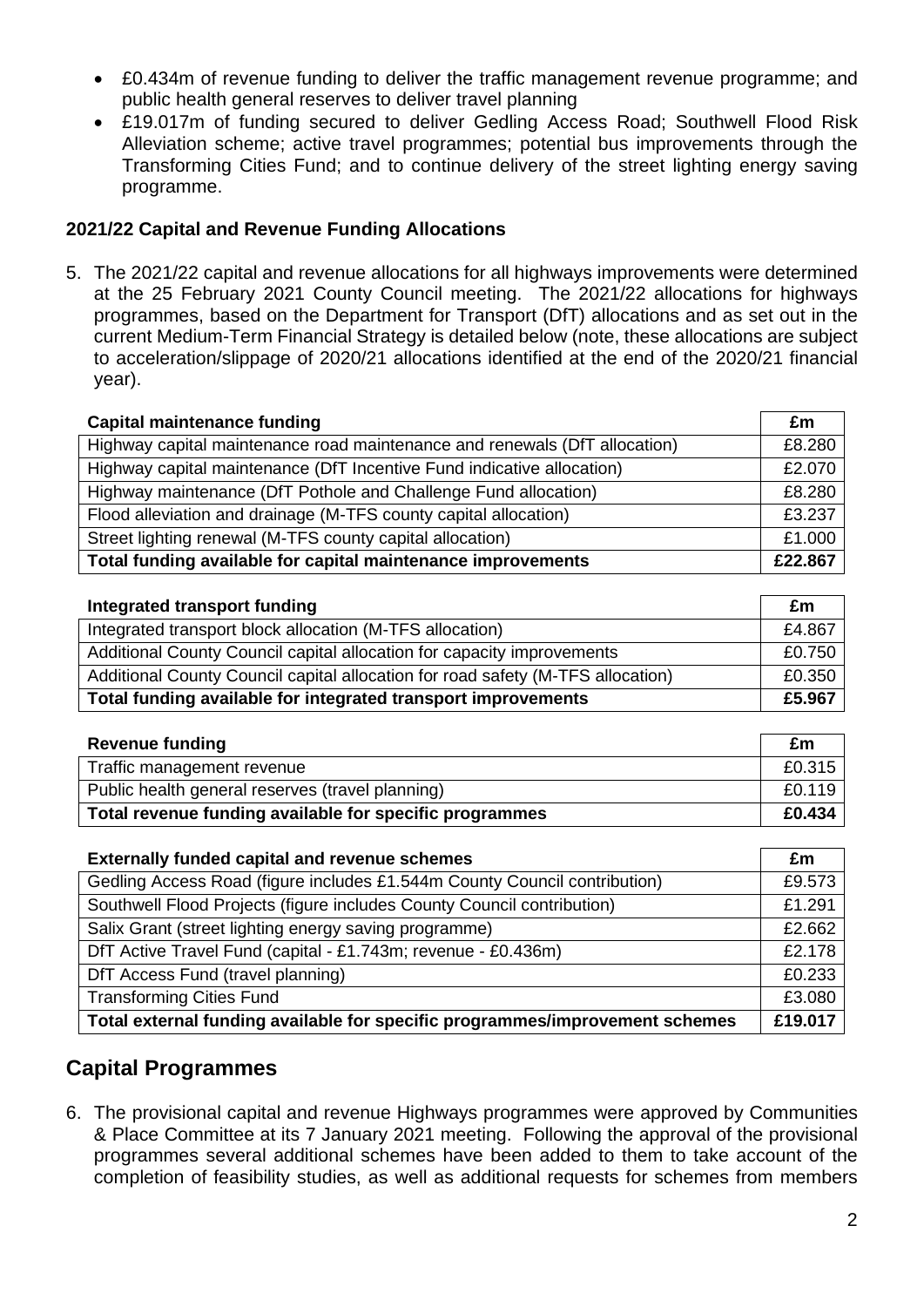and local communities. This report therefore updates Committee on the development of these programmes and seeks approval for their delivery.

7. Despite the best efforts of Via EM Ltd (and other delivery partners) to deliver the whole of the 2020/21 highway capital programmes, several schemes originally programmed for delivery during 2020/21 will now be delivered during 2021/22. In addition to common delays (such as those resulting from the need to amend scheme proposals following feedback from the public), delivery of the 2020/21 capital programmes was impacted by Covid-19 safeguarding measures, as well as the availability of materials and/or other resources necessary for their delivery. Where such delays to schemes occurred, they were discussed with the relevant local County Council member and where necessary the schemes have been included in the 2021/22 capital programme.

## **Capital Maintenance Block**

- 8. As detailed in the table in paragraph 5 above, the capital maintenance block funding is made up of several different funding allocations. The DfT maintenance funding is usually allocated based on three elements – a 'needs based' formula (based on an authority's highway assets); an incentive element (based on asset management best practice); and bidding elements. In 2021/22 the DfT has determined that the funding bidding element (Challenge Fund) as well as each highway authority's share of the 2021/22 Pothole Fund and Pothole Action Fund will be distributed based on the maintenance funding formula.
- 9. The detailed capital maintenance programme is set out in appendix 1 of this report. The highway capital maintenance block accounts for 79% of the discretionary capital transport funding (excluding external funding) in 2021/22 and is used to carry out planned structural maintenance across a range of highways assets throughout the seven Nottinghamshire districts. Due to the success of the current preventative maintenance carriageway patching programme, it is proposed to increase the level of preventative maintenance and structural patching on footways & cycleways across the county. The current programme consists of sites identified through highway inspection regimes, alongside recommendations from County Council members, which are prioritised and delivered as part of a rolling programme of works. This enables sites of various sizes to be resurfaced, ranging from discreet areas of severe deterioration to larger scale works as and when required, and provides the in-year flexibility to deal with locations where rapid deterioration has occurred. It is intended that utilisation of capital funding across the headings shown in appendix 1 will form part of the Highways Services Review.

## **Integrated Transport Block**

- 10.Funding for local transport improvements, such as improving accessibility, addressing congestion or road safety, and promoting sustainable travel, is called the integrated transport block; and the detailed integrated transport programme is set out in appendix 2 of this report. The integrated transport block is allocated by the DfT based on 'needs based' formula elements. A balanced range of integrated transport measures has been developed that contribute to delivering corporate priorities; national transport priorities; and the local transport goals and objectives. The proposed packages of measures (and the individual schemes detailed in the appendix) reflect corporate commitments; a balance of member, public and stakeholder requests and priorities; evidence of need and value for money; delivery of the County Council's vision and transport objectives; and the ability to draw in external funding.
- 11.The County Council has been successful in securing significant amounts of external funding for a number of highway schemes (as detailed in the table in paragraph 5 above). To help the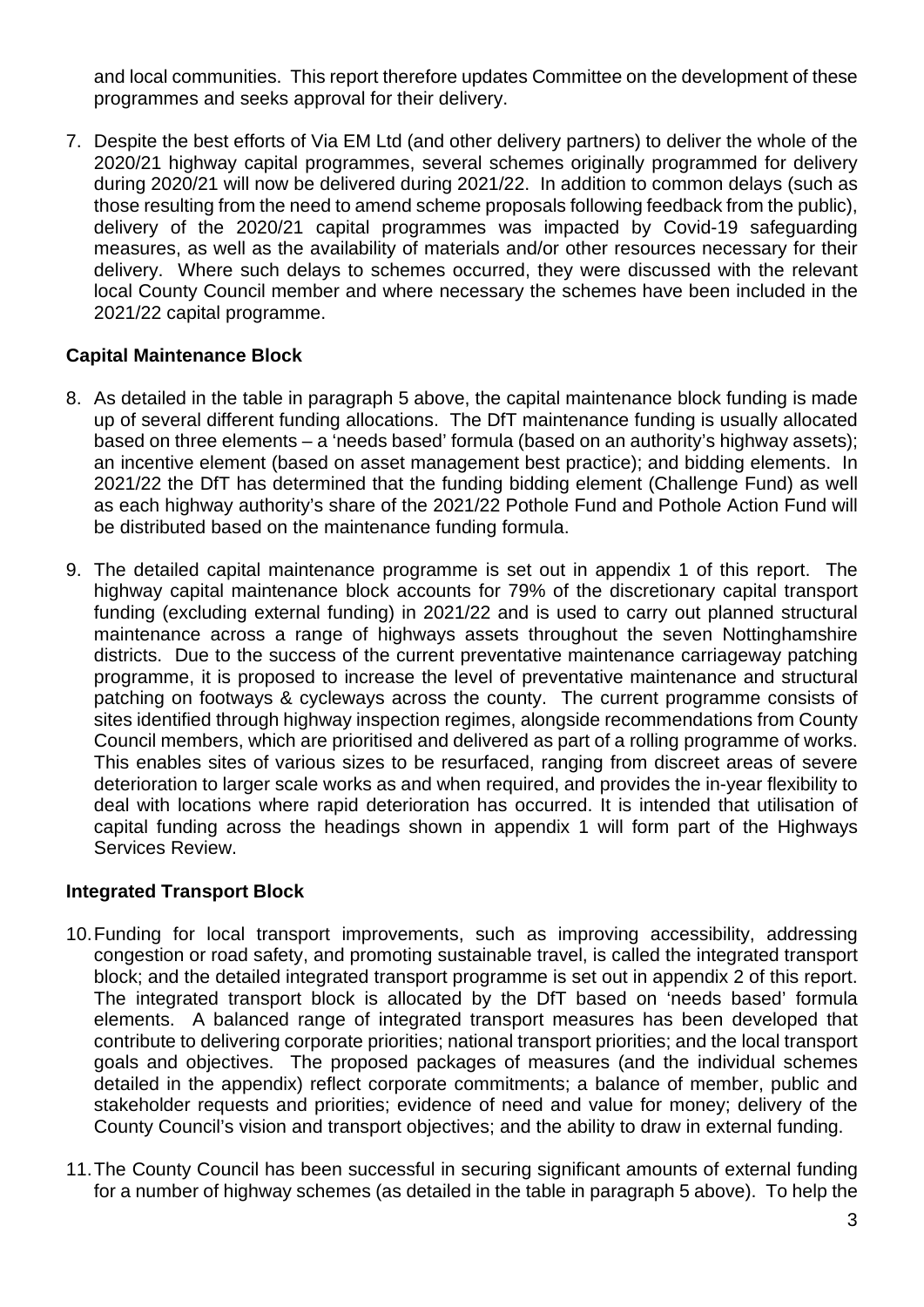Council continue to secure external funding and to be ready to bid for funding (as and when opportunities arise) the County Council will need to develop a range of schemes to a point where the Council can demonstrate they offer value for money and can be delivered within the funding timescales. The integrated transport programme therefore includes an allocation within the 'Traffic monitoring and advanced development/design of future schemes' sub-block towards the development of future schemes (e.g. feasibility, business case assessments, and advance design) that it plans to deliver in the short to medium-term if possible.

12.Following local concerns about traffic speeds along the A6006, the County Council undertook feasibility work on the possibility of installing safety cameras along the route between Rempstone and Sutton Bonington; and has subsequently allocated additional funding for their delivery during 2021/22.

## **Externally Funded Schemes**

#### **Gedling Access Road**

13.Gedling Access Road (GAR) is a proposed new access road bypassing Gedling village and is being provided as supporting infrastructure for the mixed-use residential and employment development on the former Gedling colliery/Chase Farm site. The necessary funding arrangements, planning approvals and statutory processes are all in place and the construction of the new £40.9m GAR scheme started in January 2020. It is currently anticipated that GAR will be completed and open to traffic by Autumn 2021 (subject to any unseen delays, such as further Covid-19 related impacts). Options to bring the project back on track are currently under review. The current funding allocations for this scheme (as approved at Finance and Major Contracts Management Committee on 16 December 2019) are shown in the table below (and include carry over from 2019/20).

|                                           | <b>Funding contribution (£m)</b> |         |         |         |         |         |         |         |              |
|-------------------------------------------|----------------------------------|---------|---------|---------|---------|---------|---------|---------|--------------|
|                                           | 2015/16                          | 2016/17 | 2017/18 | 2018/19 | 2019/20 | 2020/21 | 2021/22 | 2022/23 | <b>TOTAL</b> |
| <b>County Council</b>                     | 0.017                            | 0.207   | 0.604   | 0.540   | 0.350   | 2.138   | 1.544   |         | 5.400        |
| D2N2 LEP LGF                              |                                  |         | 0.500   |         | 1.800   | 8.500   |         |         | 10.800       |
| Developer<br>contributions/<br>Gedling BC |                                  |         |         |         | 1.750   | 8.500   | 6.529   | 0.750   | 17.529       |
| Homes &<br>Communities<br>Agency          | 0.003                            | 0.140   | 0.110   | 0.197   | 2.720   | 1.500   | 1.500   | 1.000   | 7.170        |
| <b>TOTAL</b>                              | 0.020                            | 0.347   | 1.214   | 0.737   | 6.620   | 20.638  | 9.573   | 1.750   | 40.899       |

## **Flood Risk Management**

- 14.The Southwell Flood Mitigation and Natural Flood Management schemes commenced delivery in 2018/19 with a total funding stream of £4.5m secured across a number of partners including Nottinghamshire County Council, The Environment Agency, DEFRA, Newark and Sherwood District Council, Southwell Town Council and community partners. The proposed mitigation measures are scheduled to be completed by Spring 2022 and will result in a reduced risk of flooding to approximately 240 properties and 60 businesses.
- 15.A project to protect 86 properties from flooding along the Titchfield Park Brook catchment has been allocated £985k of Flood Defence Granting Aid and Local Levy funding for delivery in 2020/21 with support from County Council capital. This project is programmed for completion in Summer 2021.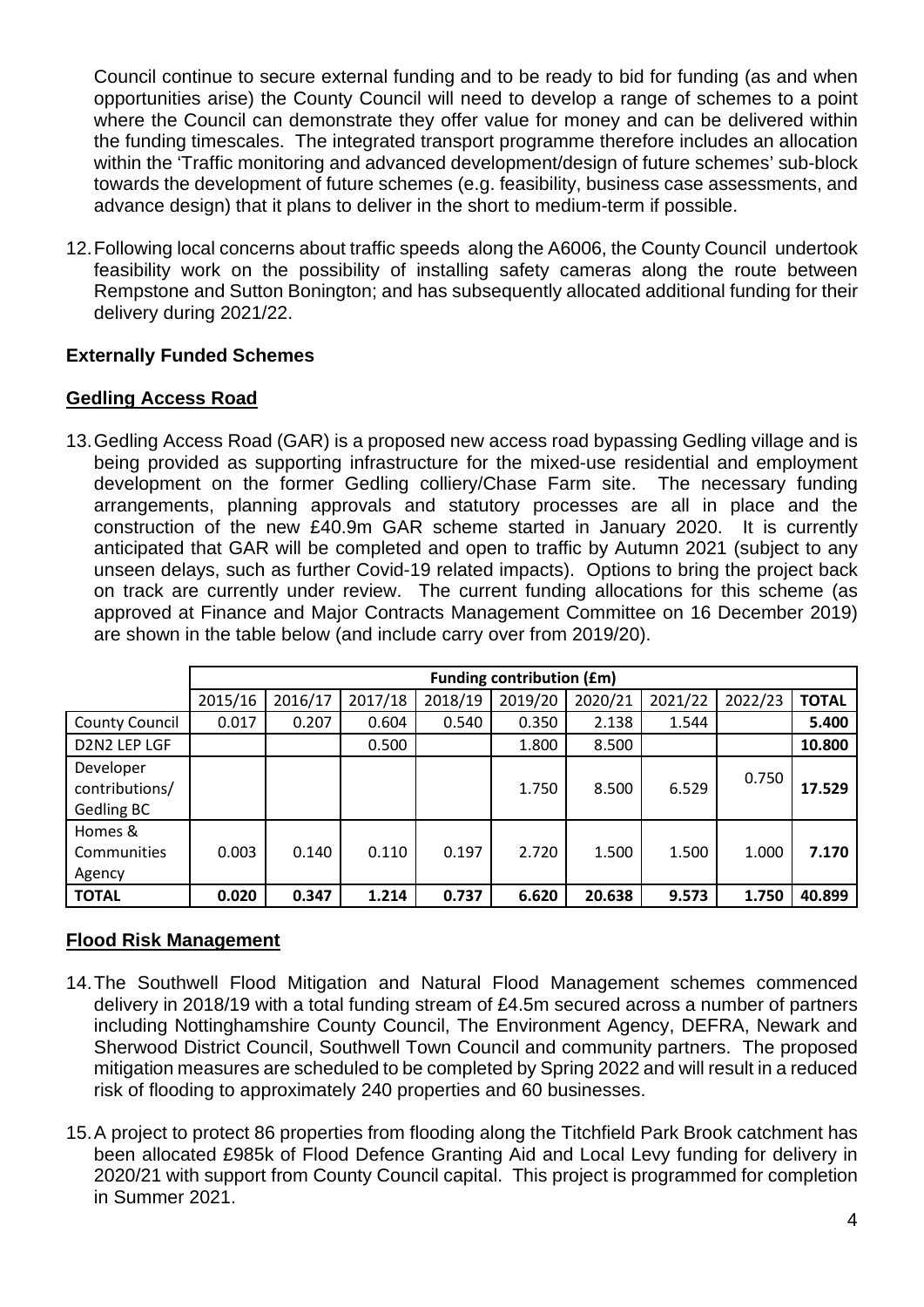- 16.To maximise the £0.6m capital allocation for flood risk management several successful external funding opportunities have been realised and are now being delivered. These include £1.88m from Local Levy, £5.1m Flood Defence Grant In Aid (FDGID), £520k SR20 (EA) plus district council and community contributions.
- 17.A scheme to deliver Property Flood Resilience to vulnerable communities across the county has commenced. With a value of £1m (NCC Capital) the works will complete in March 2022 and will help to mitigate the significant impacts of the flood events experienced in November 2019 and February 2020. Properties that have historically repeatedly flooded in areas vulnerable to flooding but not covered by the Government's Flood Protection Grants will be looked at as part of the delivery programme. These resilience measures are for those most susceptible to flooding and look to reduce the likelihood of water entering properties at ground level. Proposals for parts of Jacksdale, Ollerton, Cropwell Butler and Tollerton are all currently being delivered.
- 18.In addition to the mitigation schemes detailed above, flood risk management schemes led by the County Council currently in delivery include schemes in Daybrook, Bleasby, Gotham, Normanton on Soar, Sutton on Trent, Mansfield, Shireoaks, Newthorpe and Clarborough. Schemes supported by the County Council but being progressed by the Environment Agency include schemes in Worksop, Lowdham, Retford and Carlton on Trent. The current flood risk investment programme is facilitating the delivery of five significant schemes across the county with a total estimated value of £8.3m. A further 23 schemes are being considered for feasibility and design.
- 19.Nottinghamshire's Local Levy revenue contributions for 2021/22 will be in the region of £0.293m to support the work of the Regional Flood and Coastal Committee (RFCC) to facilitate investment into mitigating surface water flooding. This annual fund allows the County Council to bid for funding contributions, especially for smaller schemes, that are subject to a lesser cost benefit requirement of 1:1 rather than the more substantial 8:1 requirement for significant schemes. This allows greater flexibility to finance schemes which protect smaller communities that would not otherwise be eligible. RFCC elected members, including the County Council, will vote in 2021 on any proposed increases to the levy; which has been set at 2% for the last six years.

## **Street Lighting Energy Saving Programme**

- 20.Via East Midlands has been awarded the 2020 Association of Public Sector Excellence Street Lighting Innovation Award for its work on the Nottinghamshire LED street lighting renewals project. The 'Nottinghamshire's Lighting the Way to Save Energy' project has been managed and implemented by Via EM, in partnership with the County Council's Energy Team and Salix Finance. It has now seen over 70,000 LED lanterns installed in the county, saving 71.3 thousand tonnes of carbon and reducing electricity consumption by 81.5 million kWh since its start in 2014. Not only has the project delivered significant environmental benefits through carbon savings, it has also seen a 47% reduction in street lighting faults resulting in an improved service and value for money for Nottinghamshire residents.
- 21.The project has achieved almost £10m in energy savings to date and, following a further successful bid to Salix for £2.6m, is set to be extended into 2021/22 to convert more of the county's 94,000 streetlights. Salix offer interest free loans to local authorities for energy saving projects and this has been utilised to deliver a programme of LED lantern upgrades on the network, resulting in the benefits detailed above. The successful £2.6m bid will enable the delivery of the street lighting energy saving programme to continue with the next planned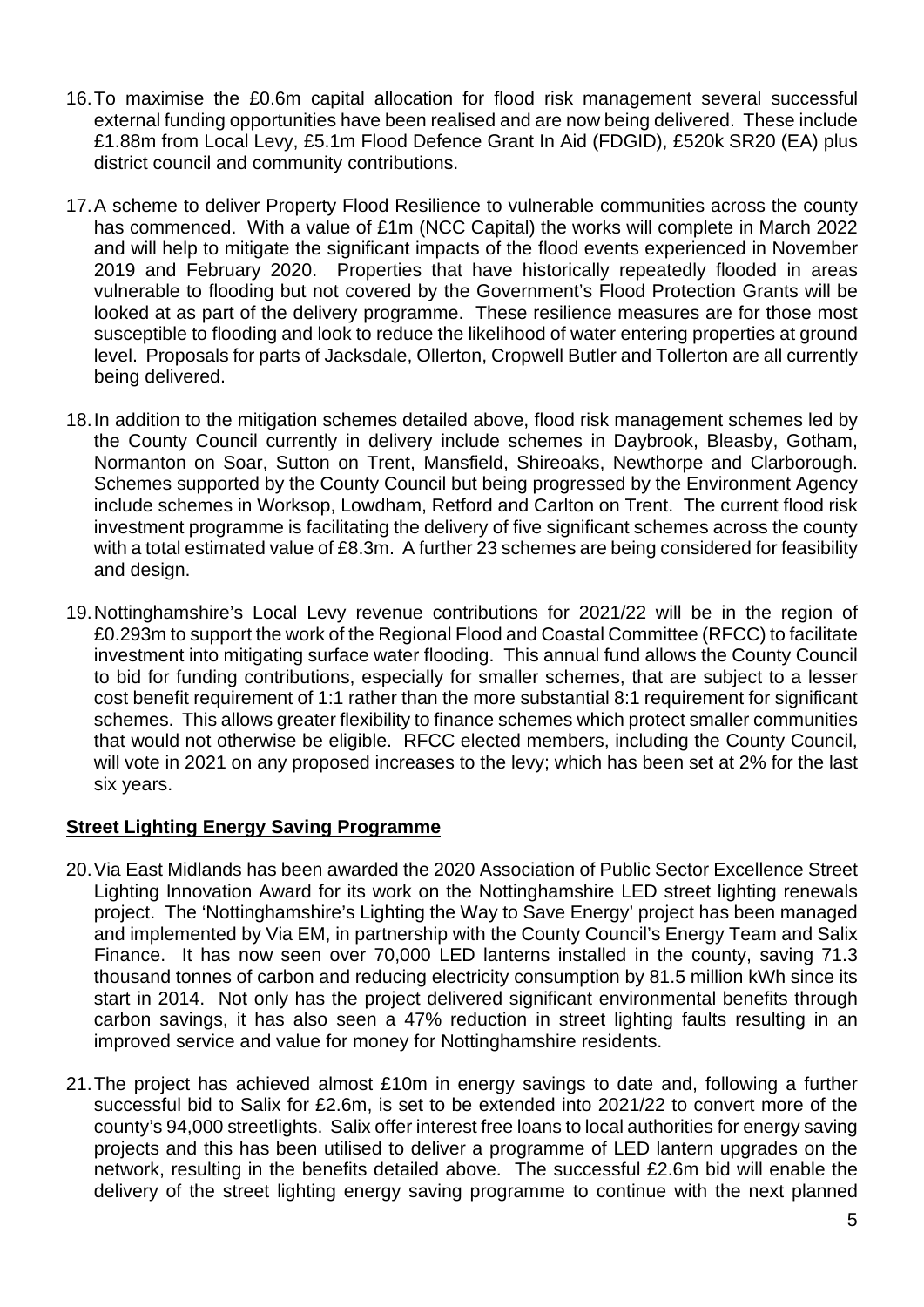phase of the project, a one-year programme starting in April 2021, to upgrade 12,000 lanterns from SON to LED in the Gedling and Rushcliffe areas.

## **Active Travel Fund**

- 22.In May 2020 government announced a £250m Active Travel Fund (ATF) to deliver interventions to encourage more walking and cycling; and embed walking and cycling as part of long-term commuting habits to secure the associated health, air quality and congestion benefits.
- 23.The DfT has allocated £2.178m towards the Council's ATF Tranche 2 proposals. The Council's ambitious Tranche 2 bid proposals, however, totalled over £3m which exceeds the Council's funding allocation. As the costs of the proposals exceed the funding available it won't be possible to deliver all the schemes included within the original Bid (or currently to replace any of the Bid proposals with alternative schemes). Further refinement of the proposals included in the Bid is therefore underway to determine a programme that fits the funding available. The first stage of this process was to undertake further feasibility work on each of the schemes included in the Bid proposals with the second phase of refinement made following completion of the planned consultation. Public and stakeholder consultation will be undertaken to demonstrate both general support for proposals and on the detailed design of each scheme included in the final delivery programme. The consultation will be used to help determine the programme taken forward for detailed design and delivery; and to inform the design of each of the schemes subsequently included in the final ATF Tranche 2 delivery programme.
- 24.After Committee approval of this approach at its 7 January 2021 meeting, the first round of consultation on five potential infrastructure schemes was undertaken during February and March 2021. Following consideration of the outcome of the consultation, the Corporate Director (Place), in consultation with the Chair of Communities & Place Committee, determined that the work detailed in the table below would be undertaken in order to determine which of the schemes should progress to construction.

| <b>Scheme location/proposals</b>                                                                                                                                                                                                                                   | <b>Proposed action</b>                                                                                                                                                                                                                                                                                                                                                       |
|--------------------------------------------------------------------------------------------------------------------------------------------------------------------------------------------------------------------------------------------------------------------|------------------------------------------------------------------------------------------------------------------------------------------------------------------------------------------------------------------------------------------------------------------------------------------------------------------------------------------------------------------------------|
| A6191 Chesterfield Road South, Mansfield:<br>improvements to the existing on-road cycle lane to<br>create a fully segregated footway/cycleway on both<br>sides of Chesterfield Road South between<br>Rosemary Street and Abbott Road with Debdale<br>Lane junction | Further design work to be undertaken to determine if<br>any local concerns can be accommodated in a revised<br>scheme design. Should a suitable scheme be identified,<br>a further round of consultation will be undertaken before<br>determining if the scheme should be constructed                                                                                        |
| Beeston cycling improvements: a point closure<br>to through traffic on Dovecote Lane to provide a<br>quiet route for cyclists, and additional secure<br>cycling hubs at the nearby rail station                                                                    | Additional secure cycling hub at the rail station should<br>proceed. Further design work to be undertaken to<br>determine if any local concerns can be accommodated<br>in a revised Dovecote Lane scheme design. Should a<br>suitable scheme be identified, a further round of<br>consultation will be undertaken before determining if the<br>scheme should be constructed. |
| Randall Way, Retford: a new fully segregated<br>cycleway/footway adjacent to the<br>existing<br>carriageway between Hallcroft Road and the A638<br>North Road                                                                                                      | Scheme to proceed to detailed design stage; and once<br>detailed design is complete, a further round of<br>consultation will be undertaken before determining if the<br>scheme should be constructed                                                                                                                                                                         |
| Regatta Way, West Bridgford: upgrade of the<br>existing shared use footway to create a new fully<br>segregated cycleway between Adbolton Lane and<br>the A6011 Radcliffe Road                                                                                      | Scheme to proceed to detailed design stage; and once<br>detailed design is complete, a further round of<br>consultation will be undertaken before determining if the<br>scheme should be constructed                                                                                                                                                                         |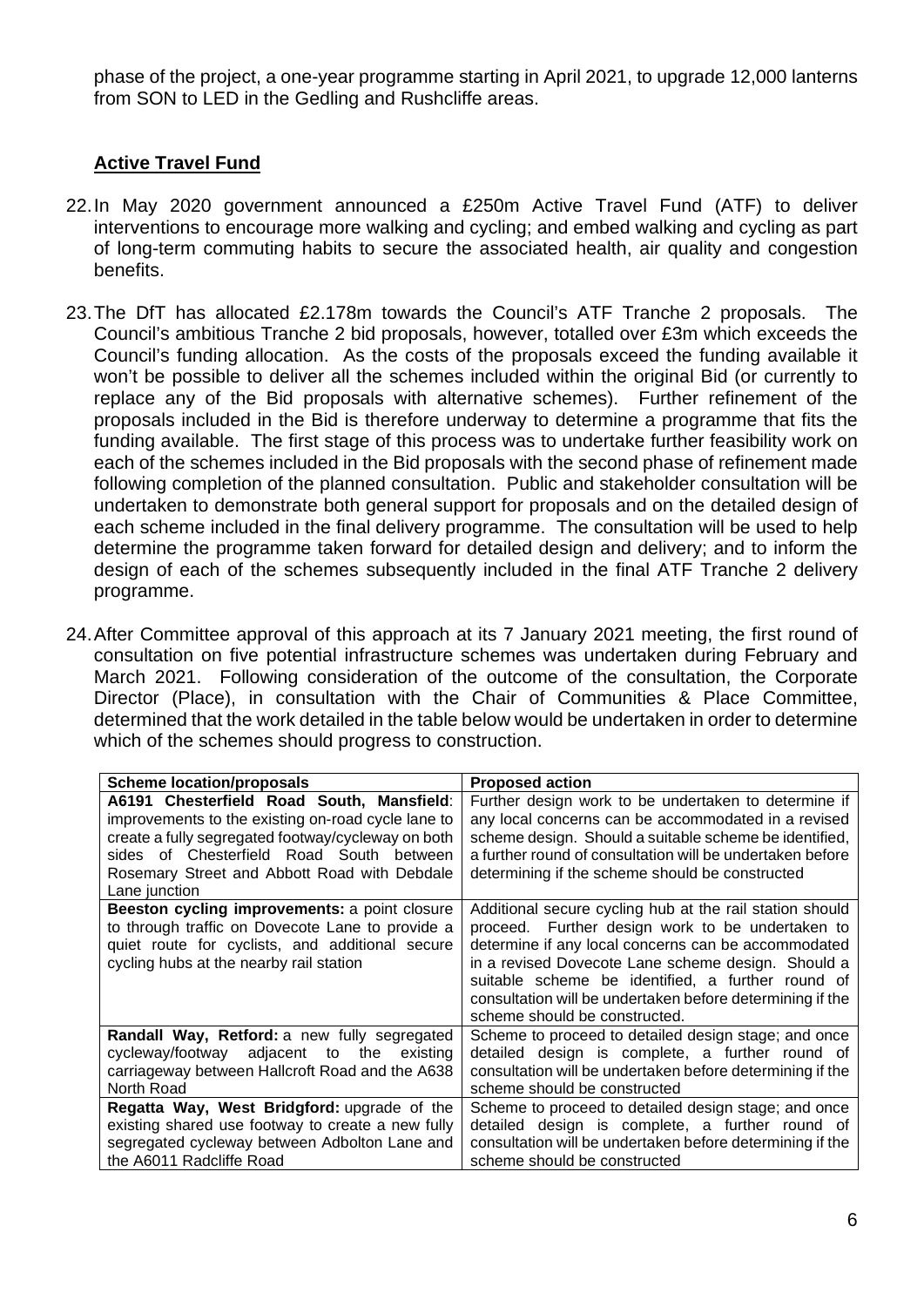- 25.The first round of consultation on a proposed two-way cycle route on High Pavement, Sutton in Ashfield (comprising of both shared use footway/cycleway and dedicated on-road sections on the south-eastern side of High Pavement, between Station Road and Silk Street, and a shared use footway/cycleway on the northern side between Langton Road and Mill Street) has also now been undertaken. It is proposed that the scheme should proceed to detailed design stage; and once detailed design is complete, a further round of consultation will be undertaken before determining if the scheme should be constructed.
- 26.The ATF programme also includes a £0.14m targeted behaviour change support package including a Bike Aid programme providing refurbished bikes to key workers living/working along/near the Tranche 1 and Tranche 2 infrastructure improvements; and targeted travel planning with a range of recipients close to Tranche 1 and Tranche 2 infrastructure improvements.
- 27.Further updates on (and approvals of) the proposed ATF Tranche 2 programme (which will still be subject to the necessary detailed scheme design, consultation and equality impact assessments) will be reported to a future Committee meeting as necessary.

## **DfT Access Fund / Public Health General Reserves Programme**

- 28.The 10 December 2018 meeting of the Adult Social Care and Public Health Committee approved a number of proposals to be funded from the Public Health General Reserves programme. These proposals included a successful bid to fund personal travel planning with residents and businesses during 2020/21. Using the Public Health funding as match funding, the County Council also successfully secured funding from the DfT Access Fund to deliver personal travel planning with jobseekers, residents and at workplaces during 2020/21. The funding was secured to deliver tailored travel advice to 18,000 targeted residents and at 20 workplaces in Ashfield and Bassetlaw districts to encourage people to walk and/or cycle (as well as using public transport or car-sharing) on their commute to work or to services such as shops. The travel planning will also be used to promote active leisure activities such as using the countryside access network in the county which provides opportunities for walkers, cyclists and horse riders. The DfT funding has also been secured to deliver travel planning advice to jobseekers in Ashfield to help them overcome transport barriers to work and/or training opportunities.
- 29.The workplace element of the programme has gone ahead as planned, but with additional focus on helping employees travel to work safely during the current Covid-19 pandemic. The jobseeker and residential elements of the programmes have, however, been delayed due to the nature of these programmes, the delivery options available and the impacts of Covid-19 safeguarding measures. The start of the delivery of the jobseeker element was delayed until October 2020; and the residential travel planning has been postponed until Spring 2021 at the earliest. Recognising the reasons for the delays, the DfT and Public Health colleagues have agreed that the Council can carry forward the funding for the jobseeker and residential travel planning elements that are not spent during 2020/21 so that these elements are delivered during 2021/22.
- 30.It should be noted that, as these travel planning services are publicly funded, they are not available to any businesses or developers at sites that have ongoing travel planning obligations (i.e. they must develop and deliver a travel plan/travel planning) as part of a planning consent.

## **Transforming Cities Fund**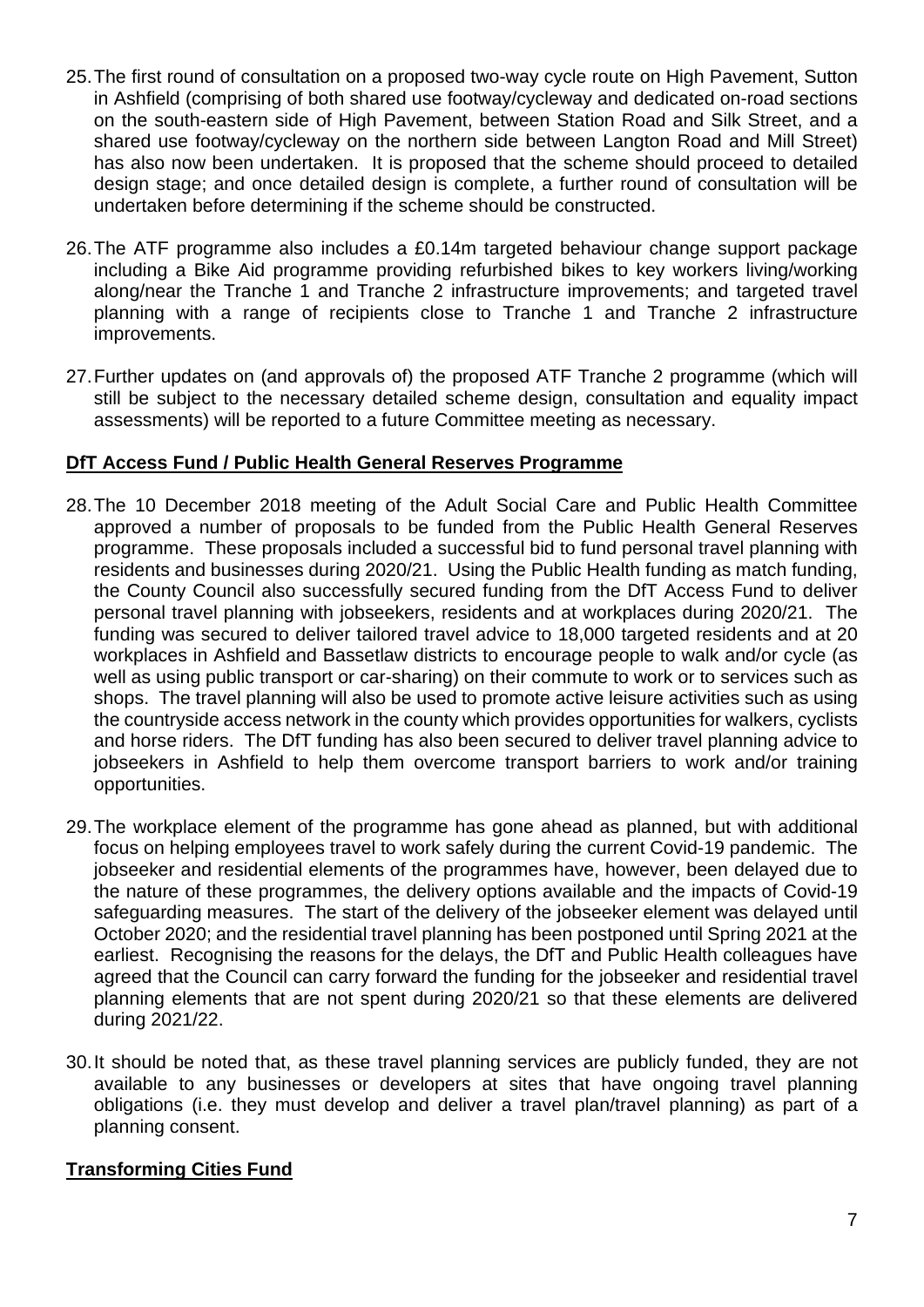- 31.In March 2020 Government announced that Nottingham and Derby had been successful in securing £161m of grant funding to deliver the measures outlined in their Tranche 2 Transforming Cities Fund (TCF) bid between 2020/21 and 2022/23. Nottinghamshire County Council was not eligible to bid to this funding, and most of the bid submission work was led by Nottingham City. The TCF, however, presents an opportunity to potentially fund works to the County network at no cost to this authority, including the elements in the county which form part of the following proposals included in the bid:
	- a) New pedestrian/cycle bridge and associated links: £9.275m
	- b) A453/A6005 cycle corridors: £6.803m
	- c) A612 cycle corridor: £0.237m
	- d) Demand Responsive Transport to East Midlands Airport: £1.000m
	- e) Leapool Park and Ride facility: £2.400m
	- f) Bus priority to support the above Park & Ride services: £4.851m
	- g) Area-wide bus priority traffic signal priority: £0.359m
	- h) Extension of bus/ULEV priority on A612: £0.300m.
- 32.It should, however, be noted that the above proposals may be subject to and/or not developed further in favour of more deliverable proposals contained within the wider bid; and such decisions will be made by the Transforming Cities Fund Project Board.
- 33.At its 10 February 2021 meeting Policy Committee approved the County Council's next steps to develop/deliver proposals that are in the county, which include:
	- County Councillor representation on the Transforming Cities Fund Project Board
	- Relevant local Members will be contacted to discuss the chosen options for each scheme and this dialogue with Members will continue as schemes progress
	- Subject to the Member consultation, public consultation will be scheduled in advance of any necessary planning application submission
	- Following detailed design and consultation, scheme proposals will be subject to consideration and approval at a future Transport and Environment Committee meeting before scheme delivery.
- 34.Policy Committee also approved acceptance of £7.91m funding from Nottingham City Council to deliver the public transport elements listed e) to h) above (including £3.08m in 2021/22). No funding arrangements have been agreed with regards to delivery of elements a) to d) above. It should also be noted that there is currently no County Council commitment to financial liabilities for either the construction or future maintenance of any of the proposed improvements.

## **Cross Lane, Collingham – Network Rail**

35.Network Rail plans to remove as many level crossings as possible, helping to improve safety, including the existing crossing on Cross Lane, Collingham. To facilitate the closure of the level crossing Network Rail propose the creation of a new length of road, approximately 380m, between Swinderby Road and Cross Lane to the east of the village of Collingham. It is planned that , as the current length of highway will no longer be required once the new road link has been constructed, a 'Stopping Up Order' will be made on Cross Lane to enable the closure of the level crossing for all users including vehicular and pedestrian traffic. Whilst Network Rail are the scheme promotor (and are subsequently funding the proposals), Via East Midlands Ltd have previously completed the detailed design for Network Rail and are currently finalising the contract to undertake the proposed construction works.

## **Revenue Programmes**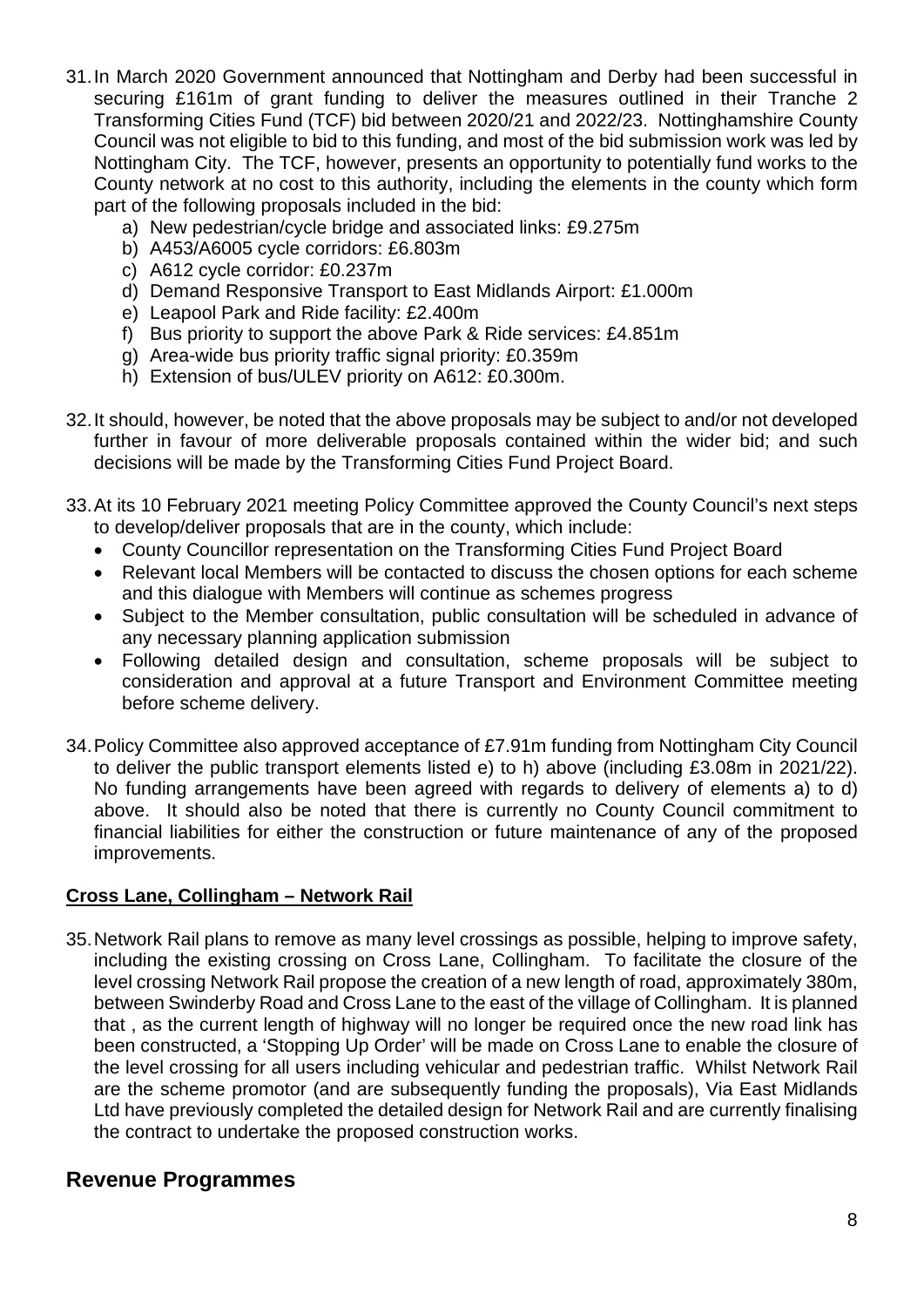## **Traffic Management Revenue Programme**

36.The County Council has historically prioritised a small amount of revenue funding for the delivery of small-scale transport improvements such as lining schemes (e.g. junction protection), signing improvements (e.g. warning signs), and other minor improvements such as dropped kerbs, handrails or bollards. The County Council has allocated £0.315m in 2021/22 for such schemes which is distributed equally between the seven districts in the county. A significant number of these small-scale schemes are requested each year, which are prioritised for consideration within each district. Appendix 3 details the schemes prioritised for delivery using this funding during 2021/22 (an element of the funding has been retained for in-year requests, such as for disabled parking bays).

#### **Road Safety Education, Training and Awareness**

37.The benefits of a broad, multi-disciplinary approach to casualty reduction have been long recognised by the Council. In addition to the highway infrastructure local safety schemes (detailed in Appendix 2) the County Council therefore, working in partnership with stakeholders such as the DfT, emergency services, and neighbouring authorities, also develops and delivers an annual programme of road safety education, training and promotional activities. The education, training and awareness raising programme is based on the concept of lifelong learning to ensure that it encompasses the issues faced by people of all ages at the appropriate time. This programme (attached as appendix 4) includes a range of evidence led road safety education and awareness raising activities to support national campaigns and to address identified local issues.

#### **Potential Future Funding Opportunities**

38.Bids for funding to deliver highways improvements and programmes in the county are submitted when appropriate opportunities arise. The following bids are all still outstanding but an update on the outcome of the outstanding bids detailed below (and any other subsequent bids), following announcement of any funding decisions, will be brought through a future programme update report.

#### **Public Health General Reserves**

39.Additional bids have been submitted to try to secure Public Health General Reserves to deliver additional travel planning and active travel infrastructure across the county.

#### **A614/A6097 junction improvements**

- 40.The County Council has submitted an outline business case (OBC) to the DfT for conditional approval, to support the proposal to improve six junctions on the A614/A6097 Major Road Network (MRN) corridor in Nottinghamshire. The A614 is an important north-south route from Nottingham in the south towards Worksop and Retford and beyond in the north. The A6097 provides a spur from the A614 to the A46 (which is a trunk road linking Leicester with Newark and Lincoln). Between the bid area junctions, the A614 is a two-way single carriageway road; and the A6097 is two-way single carriageway which becomes a dual carriageway through Lowdham.
- 41.Although the OBC was originally submitted in May 2020, the County Council in consultation with the DfT submitted a revised and final OBC in December 2020, and if subsequently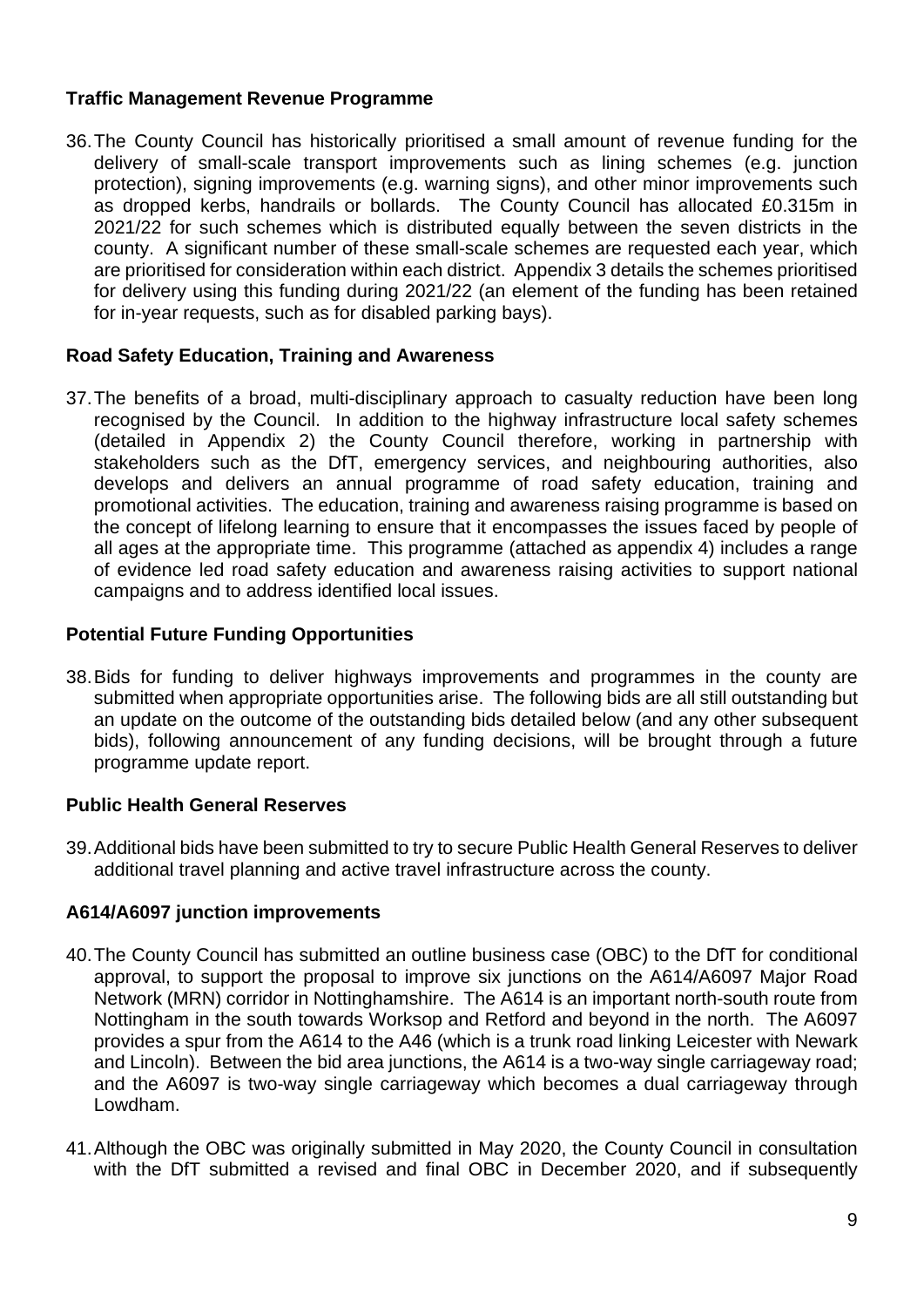approved by the Transport Minister this will be followed by a full business case submission in late 2021.

42.Further detailed design is ongoing, along with public consultation events, to move this scheme forward in anticipation of a positive sign-off by the DfT. This process will inevitably lead to some detailed design alterations to minimise the localised impacts of the scheme whilst maintaining the overall benefits of the A614-A6097 junction improvement package.

## **Levelling Up Fund**

- 43.As reported to Policy Committee at its 21 April 2021 meeting, at the Budget on the 3 March 2021 Government announced the Levelling-Up Fund which offers councils the opportunity to bid for capital projects, including transport schemes, typically up to £20m, although potentially up to £50m for transport related projects. All councils can technically make a submission and collaborative bids are also invited, however, the prospectus invites county councils to make "*one transport submission*". The previously reported Pinch Point Fund for local authorities (to bid for high-impact schemes to help address congestion pinch points and to reduce congestion on local roads) has been subsumed within the Levelling-Up Fund; and any previous bids for this funding will now only be considered if included within a Levelling-Up Fund bid.
- 44.While the Levelling-Up Fund will operate over four years, bids for the first round must be submitted by 18 June 2021 with all funding provided to be spent by 31 March 2024 (although exceptionally 2024/25 for larger schemes). Any County Council transport bid, or elements within a district council bid that has highway impacts, will be subject to consideration and approval at a future meeting of the appropriate County Council Committee.

### **Capability Fund**

- 45.On 3 March 2021 DfT wrote to local highway authorities to give details of indicative active travel revenue funding allocations for 2021/22 under a new 'Capability Fund' which replaces the Access Fund of previous years. The County Council's 2021/22 indicative allocation of £276,845 is available to fund not only behaviour change programmes, such as those listed in paragraphs 27-29 above, but also the development costs for future walking and cycling infrastructure programmes. DfT asked authorities to submit, by 19 April 2021, details of the interventions and activities they propose to deliver during 2021/22 with their indicative allocation which must support the DfT's objectives to:
	- support the development of infrastructure projects to the new DfT design standards, including updating previous plans (such as Local Cycling & Walking Infrastructure Plans [LCWIPs]) as necessary
	- promote increased levels of physical activity through walking and cycling for everyday journeys
	- support access to new and existing employment, education and training.

46.A proposed programme was therefore developed which includes:

- Delivery of a jobseeker and workplace travel planning programme to enhance DfT funded Access Fund and Active Travel Fund behaviour change programmes
- Business support grants for organisations undertaking travel planning activities
- Active travel marketing campaigns
- Ongoing running costs of existing cycling hubs
- Public consultation on the proposed LCWIP document and potential priority strategic corridors identified through its development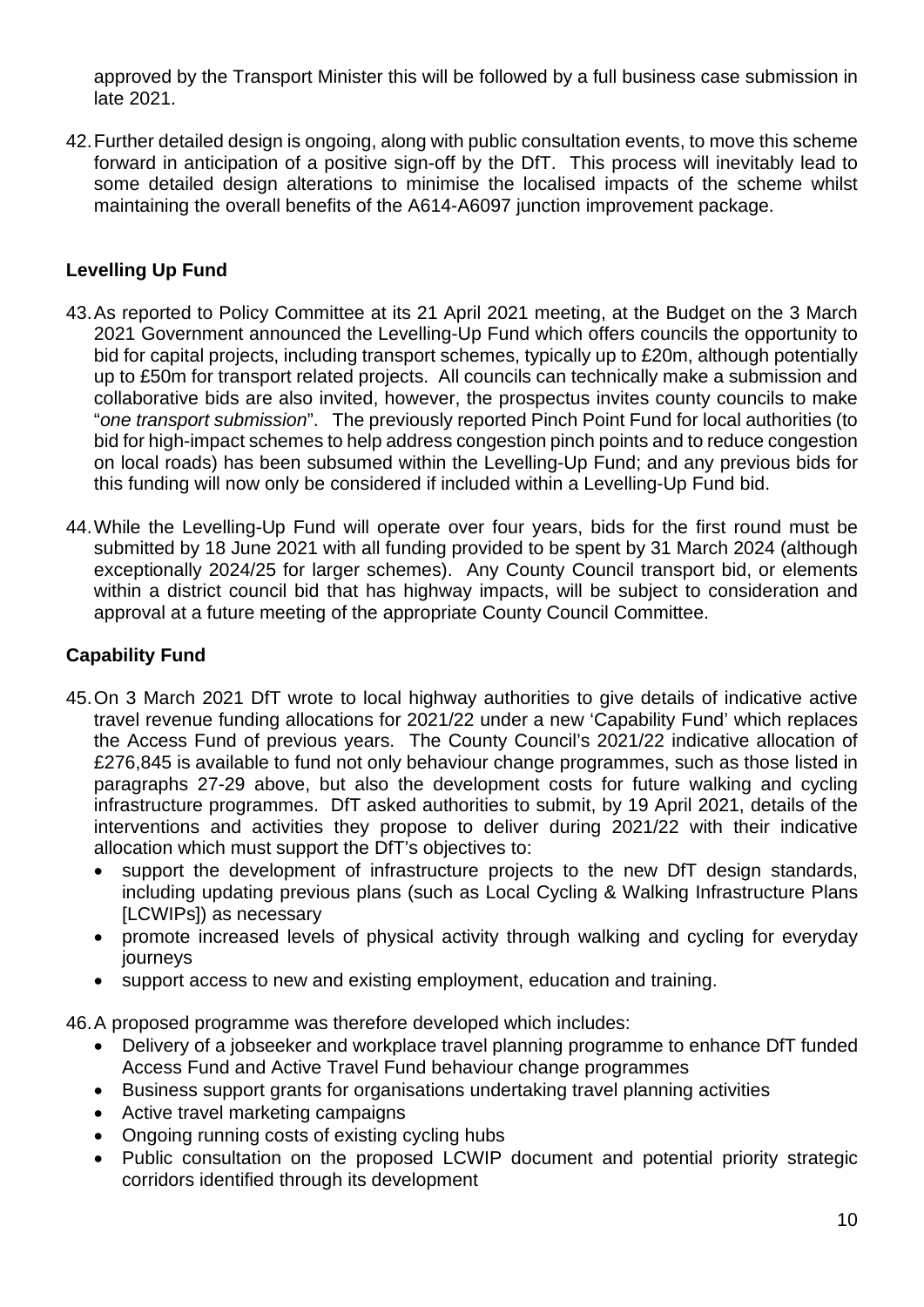- Design of priority routes identified in the LCWIP to LTN1/20 design standards (following the determination of these routes at a future Transport and Environment Committee meeting) which will be required to potentially secure DfT funding for their delivery should it be made available
- Audit of town centre pedestrian routes to help identify future infrastructure improvements.

## **Further Scheme/Programme Development, Design and Consultation**

- 47.Each of the schemes detailed in this report and the attached appendices is still subject to the necessary consultation, statutory undertakings and other issues arising from feasibility studies, detailed scheme investigation, and design; and value for money considerations. This will involve consultation and/or pro-active information provision on the majority of schemes. For most individual schemes detailed within appendices 1, 2 and 3 statutory or non-statutory consultation will be undertaken with affected households and businesses only (i.e. households or businesses along the route of a proposed scheme).
- 48.Formal consultation will be undertaken on all schemes that require statutory consultation. These include any schemes that require a formal Traffic Regulation Order and include the introduction of (or changes to) parking restrictions, environmental weight limits, changes to mandatory speed limits, and changes that ban traffic movements (e.g. the introduction of a one-way system). Whilst not legally required the County Council also undertakes formal consultation on bus clearways.
- 49.Non-statutory consultation, or information provision (i.e. informing people that works will take place) will also be undertaken with households and businesses immediately adjacent to schemes that fall wholly within the highway boundary such as maintenance schemes, new crossing facilities, or new footways and cycleways.
- 50.Several proposed schemes in the programmes included in this report and its appendices will require more pro-active communications with local residents, including:
	- The pro-active travel planning engagement with residents and businesses throughout the year; and a marketing and communications programme for this programme has been developed. This will also include pre and post-programme monitoring and wider surveys on transport options
	- The road safety education, training and awareness programme (as detailed in appendix 4) which involve pro-active engagement with targeted groups/road users throughout the year. Some of this work may require support from the media
	- Strategic parking reviews which require discussion with local district/town councils, residents and businesses to determine the parking requirements of all of the community and the most effective ways of implementing them
	- Flood risk management schemes led by the County Council which will require consultation with local communities on the recommended options.
- 51.The project manager responsible for the delivery of the scheme will ensure that County Council members are also advised of any proposed consultation prior to it occurring; and will liaise with communications and marketing colleagues where appropriate.
- 52.Work is also ongoing to identify, secure and maximise external funding opportunities for transport improvements (such as developer contributions) and this report and the attached appendices include the schemes utilising external funding where it has already been secured.

## **Other Options Considered**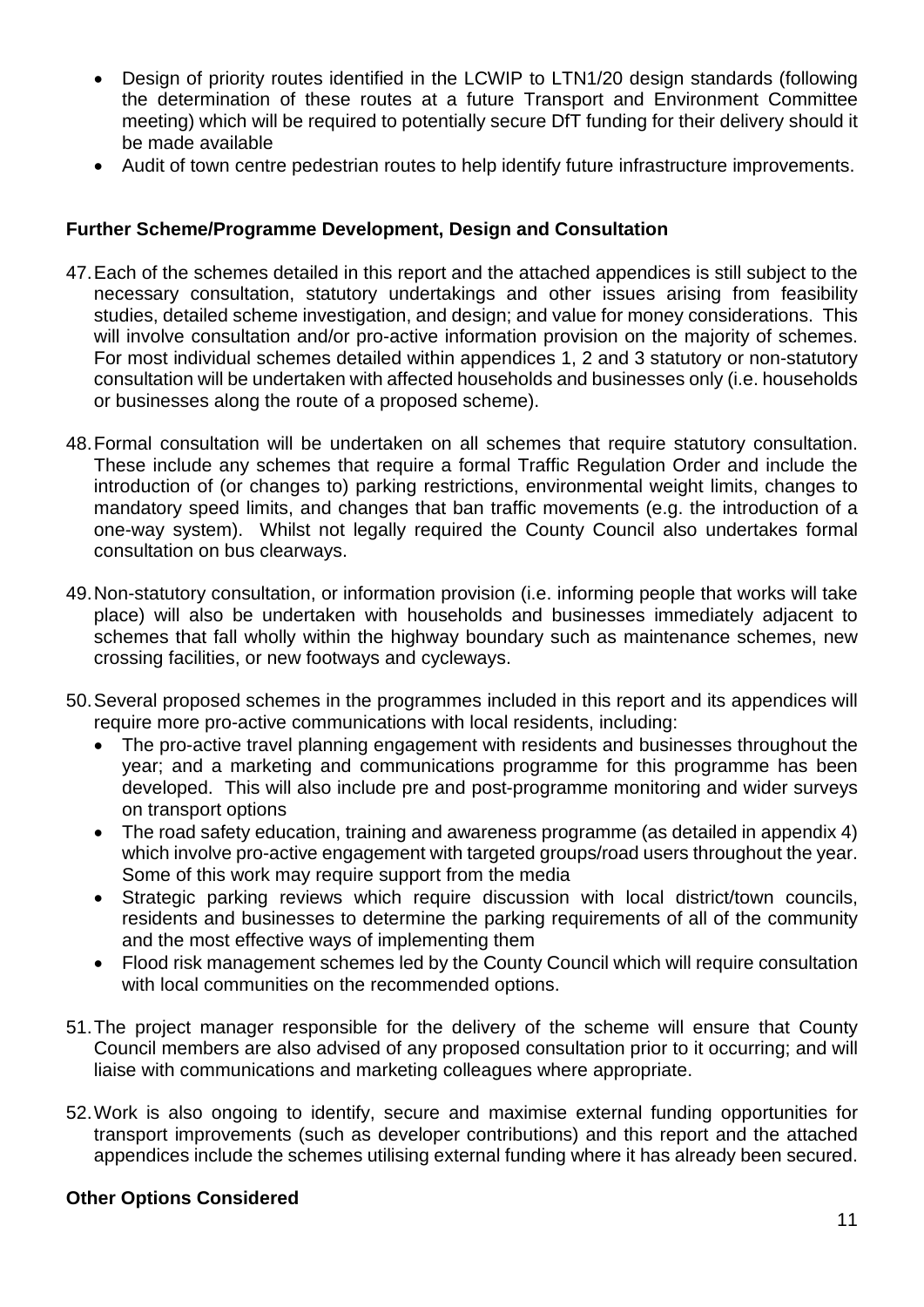53.Other options considered are set out within this report. Whilst the highway capital programmes are detailed within the appendices to this report, scheme development work is underway for future years' programmes as well as feasibility work on schemes which have been included as reserve schemes in the programmes. Reserve schemes could potentially be delivered during the 2021/22 financial year should other schemes become undeliverable or if other funding sources become available enabling schemes to be brought forward for delivery.

### **Reasons for Recommendations**

54.The capital programmes detailed within this report and its appendices have been developed to help ensure delivery of County Council priorities, national priorities and local transport goals and objectives. The packages of measures and the programmes detailed in the appendices have been developed to reflect a balance of member, public and stakeholder requests and priorities, evidence of need (including technical analysis), value for money (including the coordination of works) and delivery of the County Council's vision and transport objectives.

## **Statutory and Policy Implications**

55.This report has been compiled after consideration of implications in respect of crime and disorder, data protection and information governance finance, human resources, human rights, the NHS Constitution (public health services), the public sector equality duty, safeguarding of children and adults at risk, service users, smarter working, sustainability and the environment and where such implications are material they are described below. Appropriate consultation has been undertaken and advice sought on these issues as required.

#### **Financial Implications**

56.The financial implications, including budget allocations, are set out within the report and are in line with allocations determined at the 25 February 2021 County Council meeting. The allocations are made up of a combination of capital grant, borrowing and successful external funding bids.

## **Public Sector Equality Duty implications**

- 57.All programmes detailed within this report comply with the Public Sector Equality Duty. An equality impact assessment was undertaken on the Nottinghamshire Local Transport Plan 2011/12-2025/26 in March 2011 to ensure that the strategy and its capital programmes to deliver it met the duty.
- 58.Equality impact assessment of individual significant and major transport schemes (schemes costing more than £250,000) and Bid programmes are also undertaken by project managers to ensure that they comply with the Public Sector Equality Duty, based on advice from the policy and equality officers. Such assessments include those undertaken on the Access Fund programme (undertaken in September 2016).

## **Implications for Sustainability and the Environment**

59.Surveys undertaken with the public and local businesses identified reducing traffic congestion as the highest transport priority for both groups. The County Council also has a statutory obligation to address air quality issues resulting from road traffic on its managed roads (there are currently two air quality management areas on County Council managed roads). All the programmes and measures contained within this report have therefore been developed to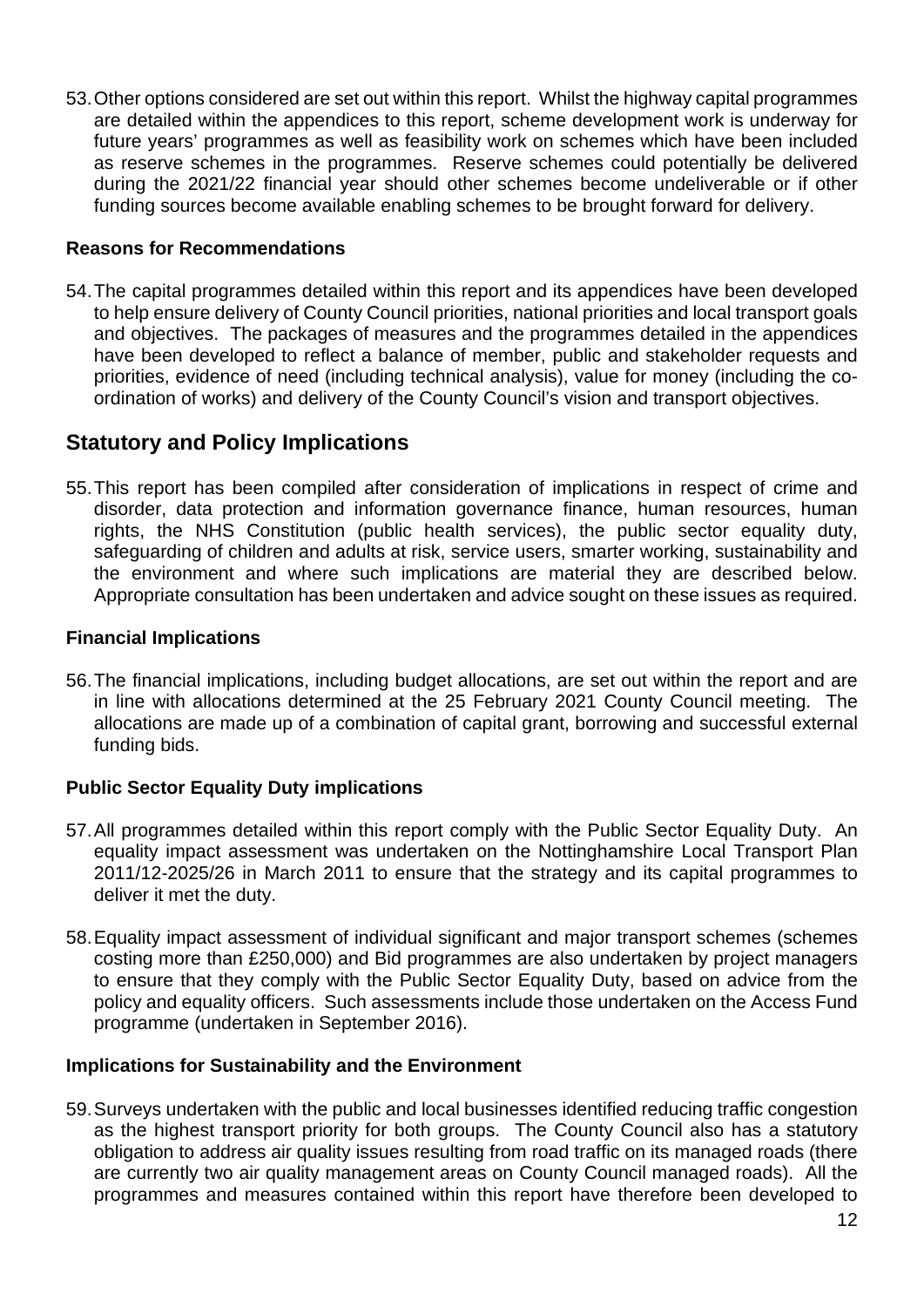address congestion, its knock-on effects on air quality and its impacts on local communities. The recycling of materials and aggregates is also considered when delivering highways schemes whenever possible.

# **RECOMMENDATIONS**

It is recommended that, subject to the provisions set out in paragraphs 2 and 47, Committee:

- 1) approve the proposed capital maintenance programme for implementation as contained in this report and detailed in Appendix 1
- 2) approve the proposed integrated transport block programme for implementation as contained in this report and detailed in Appendix 2
- 3) approve the proposed externally funded programmes/schemes as detailed within this report and the attached appendices
- 4) approve the proposed highway traffic management revenue programmes for implementation as contained in this report and detailed in Appendix 3
- 5) approve the road safety education, training and awareness programmes as contained in this report and detailed in Appendix 4
- 6) approve the proposed consultation and information provision required to deliver each of the schemes and work programmes detailed in this report and its appendices.

#### **Adrian Smith Corporate Director, Place**

#### **For any enquiries about this report please contact:**

Sean Parks – Local Transport Plan manager Tel: 0115 9774251

## **Constitutional Comments (SJE 04/05/2021)**

60.This decision falls within the Terms of Reference of the Transport and Environment Committee to whom responsibility for the exercise of the Authority's functions relating to the planning, management and maintenance of highways (including traffic management and residents' parking schemes), and the development of integrated transport systems, has been delegated.

## **Financial Comments (GB 10/05/2021)**

61.The financial implications are set out in the report. A number of the capital allocations are already approved in the Communities and Place capital programme. Recent grant announcements will be approved in to the capital programme at the earliest opportunity. The progress of the capital programme will be monitored throughout the year and any required variations reported to the appropriate Committee.

## **Background Papers and Published Documents**

Except for previously published documents, which will be available elsewhere, the documents listed here will be available for inspection in accordance with Section 100D of the Local Government Act 1972.

- Nottinghamshire Local Transport Plan Strategy 2011/12-2025/26
- Nottinghamshire Local Transport Plan Implementation Plan 2015/16-2017/18
- Nottinghamshire Local Transport Plan Evidence Base 2010